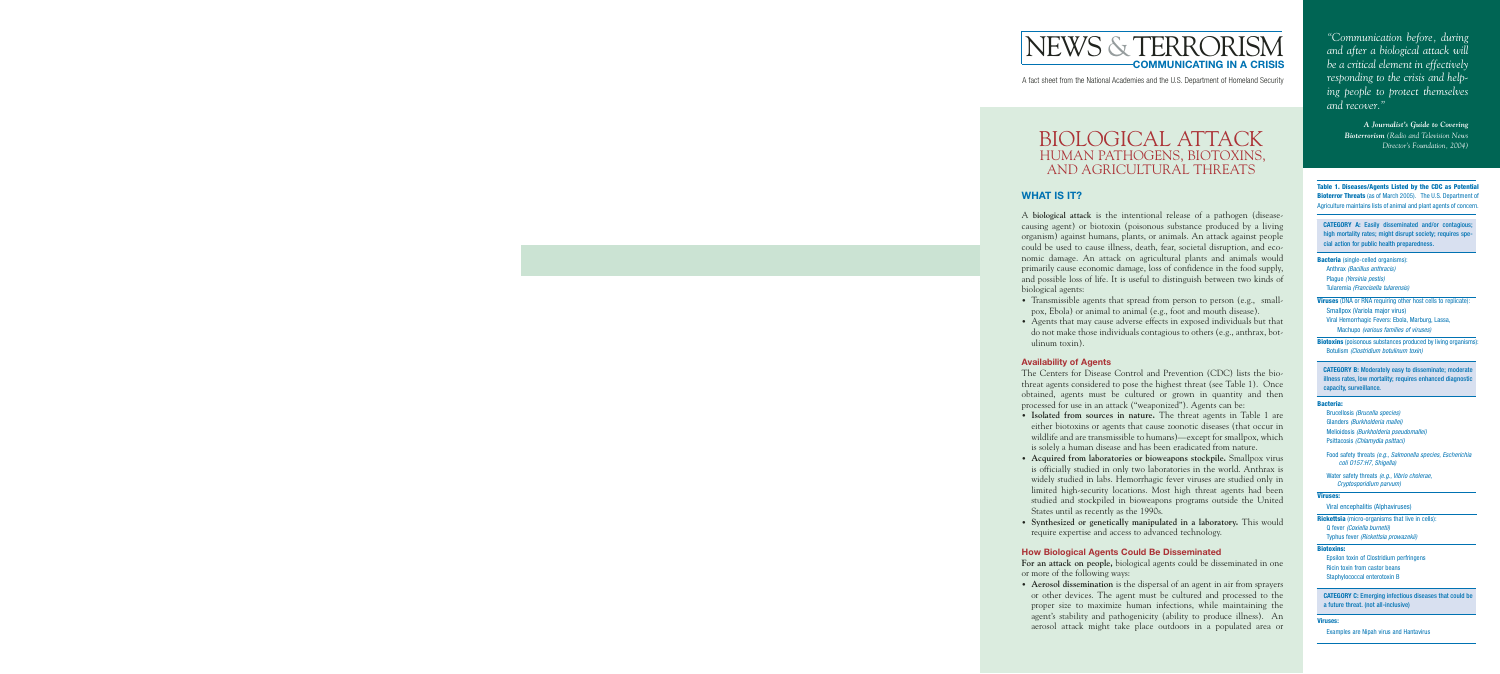#### **Historical Perspective on Biological Attack**

- In 2001, the anthrax attacks through the U.S. mail infected 11 people with inhalational anthrax, of which five died. An additional 11 people were infected with cutaneous (skin) anthrax, of which there were no fatalities.
- In the 1990s, the cult Aum Shinrikyo failed in attempts to release anthrax and botulinum toxin in Tokyo but did succeed in a chemical attack with Sarin nerve agent.
- In 1984, the cult followers of Baghwan Shree Rajneesh sickened 751 people in Oregon by placing salmonella bacteria in salad bars in 10 restaurants to keep people from voting in an election.
- In World War II, Unit 731 in Japaneseoccupied Manchuria dropped plagueinfected fleas in China, allegedly resulting in more than 50,000 deaths.
- In World War I, German agents successfully infected Allied livestock with anthrax and glanders.
- In the 1340s, Europeans threw plagueinfected cadavers over city walls to infect those within.

#### **Laws and Treaties Governing Biological Weapons**

- The Geneva Convention of 1925 was the first international agreement to address chemical and biological weapons. It prohibits "bacteriological methods of warfare," but did not outlaw the development of such weapons.
- The Biological and Toxins Weapons Convention (BWC) of 1972 is the first arms control treaty to outlaw an entire class of weapons and forbids States from developing, producing, stockpiling, or retaining biological weapons or assisting other States in developing these weapons systems.
- The Australia Group is a loose association of nations that agrees not to export tools and technologies, including pathogens, that have "dual uses"—that is, they can be used for both legitimate and nefarious purposes.

indoors, e.g., in the ventilation system of a building, in the subway, on planes. It takes expertise to process biological agents to *maximize* the effect of aerosol dissemination, but even relatively crude devices could have an impact.

- **Food or water,** especially ready-to-eat food (vegetables, salad bars) could be intentionally contaminated with pathogens or toxins. The water supply is less vulnerable because dilution, filtration, and the addition of chlorine can kill most disease-causing organisms.
- **Human carriers** could spread transmissible agents by coughing, through body fluids, or by contaminating surfaces. Most agents would make people ill or incapacitated before they become highly contagious, thereby reducing transmission of the disease.
- **Infected animals** can cause people to become ill through contact with the animals or contaminated animal products.
- Insects naturally spread some agents such as plague bacteria (vector borne illnesses) and potentially could be used in an attack.
- **Physically distributed** through the U.S. mail or other means.

#### **For an agricultural attack:**

• A point introduction of an infected plant or animal or its fluids could spread disease through the rest of the crop or livestock. Agricultural biothreat agents (e.g., foot and mouth disease, avian influenza, soy bean rust, and karnal bunt of wheat) do not have to be aerosolized to be effectively disseminated.

#### **Table 2. Onset, Health Impacts, and Treatments for Some Agents of Concern**

| <b>Disease (agent)</b>                                        | <b>Incubation period*</b>            | <b>Symptoms</b>                                                                                                    |  |
|---------------------------------------------------------------|--------------------------------------|--------------------------------------------------------------------------------------------------------------------|--|
| <b>HIGH THREAT AGENTS (CATEGORY A)</b>                        |                                      |                                                                                                                    |  |
| <b>Anthrax</b> (Bacillus anthracis)<br>(inhalational)         | typically 1–6 days,<br>but up to 42  | Fever, cough, profound sweats<br>malaise, fatique, myalqiaus                                                       |  |
| <b>Plaque</b> (Yersinia pestis)                               | $1 - 7$ days<br>(usually 2-3 days)   | Fever, cough, shortness of breath,<br>sore lymph nodes                                                             |  |
| <b>Tularemia</b> (Francisella tularensis)                     | $1 - 21$ days (avg $3 - 6$ )         | Fever, cough, pneumonia, headache                                                                                  |  |
| <b>Marburg (Viral hemorrhagic fever)</b>                      | $4 - 21$ days                        | Sudden onset, fever, headache,<br>followed by vomiting and diarrhea,<br>rash, generalized bleeding in severe cases |  |
| <b>Ebola</b> (Viral hemorrhagic fever)                        | $4 - 21$ days                        | Sudden onset, fever, headache,<br>followed by vomiting and diarrhea,<br>rash, generalized bleeding in severe cases |  |
| <b>Smallpox (Variola major virus)</b>                         | 7-17 days (avg 12)                   | Fever, aches, after<br>2-4 days rash appears                                                                       |  |
| <b>Botulism</b> (Clostridium botulinum toxin) 12 hours-5 days |                                      | <b>Muscle paralyzing illness</b>                                                                                   |  |
| LOWER THREAT AGENTS (SELECTED CATEGORY B AGENTS)              |                                      |                                                                                                                    |  |
| <b>Cholera</b> (Vibrio cholerae)                              | 4 hours-5 days<br>(usually 2-3 days) | Sudden onset of voluminous<br>watery diarrhea, vomiting,<br>cramps, dehydration                                    |  |
| <b>Glanders</b> (Burkholderia mallel)                         | 1-14 days via aerosol                | Pneumonia with or without blood poisoning,<br>ulcers in nose, mouth, throat and lungs                              |  |
| <b>Q</b> fever (Coxiella burnetii)                            | $7-41$ days                          | Flu-like illness that can lead to<br>pneumonia and hepatitis                                                       |  |
| <b>Encephalitis (Alphaviruses)</b>                            | $2 - 6$ days                         | Fever, aches, pain behind the<br>eye, nausea, vomiting                                                             |  |
| <b>Ricin</b> (Ricinus communis)                               | 18-24 hours                          | Can shut down organ function                                                                                       |  |

eriod, lethality, and persistency from U.S. Army Medical Research Institute of Infectious Diseases Blue Book, August 2004. \* Incubation periods listed are for naturally occurring outbreaks, which could differ for agents used as weapons. Data for incubation p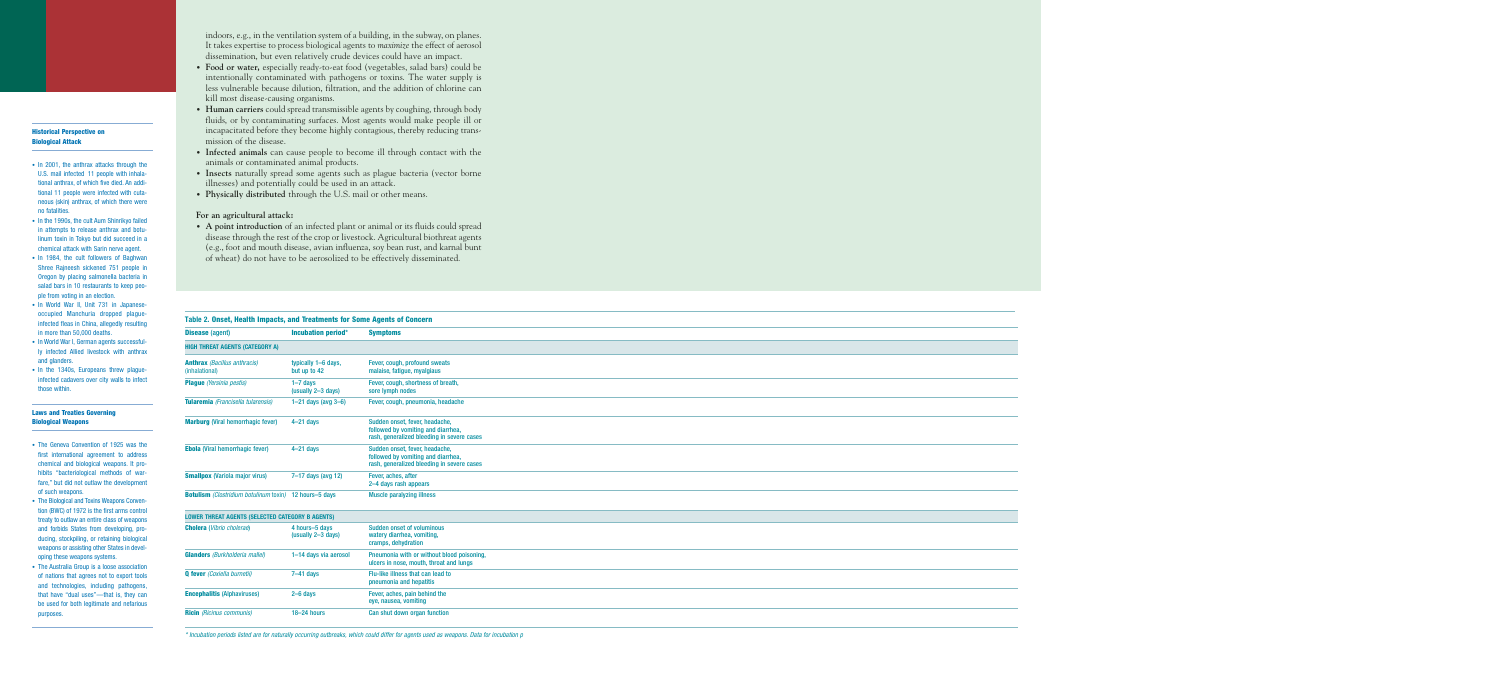## **IMPACT FOLLOWING THE RELEASE OF A PATHOGEN**

#### **Detection of a Biological Attack**

Unlike a chemical or nuclear attack, a biological attack may go undetected for hours, days, or potentially weeks (depending on the agent) until people, animals, or plants show symptoms of disease. If there are no immediate signs of the attack as with the anthrax letters, a biological attack will probably first be detected by local health care workers observing a pattern of unusual illness or by early warning monitoring systems that detect airborne pathogens. Evidence of an attack may appear in animals before humans.

#### **The Area Affected**

For an aerosol release, the area affected would depend on the quantity of agent released, whether the release is indoors or outdoors, and weather conditions. Agents released outdoors would disperse roughly in the direction of the prevailing wind and could degrade with sunlight and by drying out from environmental exposure. Agents released indoors could initially have a higher concentration. Sometimes agents can be re-aerosolized by machinery, foot traffic, or other means.

#### **Finding the Cause and Source of Illness**

There may be uncertainties about crucial facts such as the exact location or extent of the initial release, the type of biological agent used, and likelihood of additional releases. Laboratory scientists will work quickly to identify the specific agent. Epidemiologists will attempt to trace the path of infections back toward a single person, vector (insect or animal), vehicle (food or water), or other point of origin. Attribution of a biological attack is typically much more difficult than attribution of a conventional terrorist attack.

| <b>Spread</b> (person to person)                         | <b>Lethality if untreated</b>                                | <b>Persistence of Organism</b>                              | <b>Vaccine Status (as of March 2005)</b>    | <b>Medical Treatment</b>                    |
|----------------------------------------------------------|--------------------------------------------------------------|-------------------------------------------------------------|---------------------------------------------|---------------------------------------------|
|                                                          |                                                              |                                                             |                                             |                                             |
| No (only skin form spreads)                              | High (if inhaled)<br>viable in soil $>$ 40 yrs               | <b>Very stable spores</b>                                   | Licensed                                    | <b>Antibiotics</b>                          |
| <b>Moderate</b>                                          | <b>High unless treated within</b><br>12-24 hours (pneumonic) | For up to 1 year in soil;<br>270 days in live tissue        | <b>Not current</b>                          | <b>Antibiotics</b>                          |
| <b>No</b>                                                | <b>Moderate</b>                                              | For months in moist soil<br>or other media                  | Not current                                 | <b>Antibiotics</b>                          |
| <b>Via fluids</b>                                        | >25% lethal                                                  | <b>Relatively unstable</b>                                  | <b>None</b>                                 | <b>Supportive treatment only</b>            |
| <b>Via fluids</b>                                        | 50-80% lethal                                                | <b>Relatively unstable</b>                                  | Investigational                             | <b>Supportive treatment only</b>            |
| <b>Moderate</b>                                          | <b>High to moderate</b><br>$\geq$ 30% lethal                 | <b>Very stable</b>                                          | <b>Licensed</b>                             | <b>Supportive</b>                           |
| <b>No</b>                                                | <b>High without</b><br>respiratory support                   | Stable for weeks in<br>nonmoving food/water                 | <b>Licensed</b><br>(availability uncertain) | <b>Antitoxin if</b><br>administered quickly |
|                                                          |                                                              |                                                             |                                             |                                             |
| Rare, although<br>spreads rapidly via<br>untreated water | Low with treatment,<br>high without                          | Unstable in aerosols & fresh<br>water, stable in salt water | Investigational                             | <b>Antibiotics</b>                          |
| <b>No</b>                                                | Death in 7-10 days<br>in blood poisoning form                | <b>Very stable</b>                                          | <b>None</b>                                 | <b>Antibiotics</b>                          |
| <b>No</b>                                                | <b>Very low</b>                                              | For months on<br>wood and sand                              | Not licensed in U.S.                        | <b>Antibiotics</b>                          |
| Low                                                      | Low                                                          | <b>Relatively unstable</b>                                  | <b>None</b>                                 | <b>Supportive treatment</b>                 |
| <b>No</b>                                                | <b>High (injected)</b>                                       | <b>Stable</b><br>supportive treatment                       | Investigational                             | No antidote;                                |

period, lethality, and persistency from U.S. Army Medical Research Institute of Infectious Diseases Blue Book, August 2004.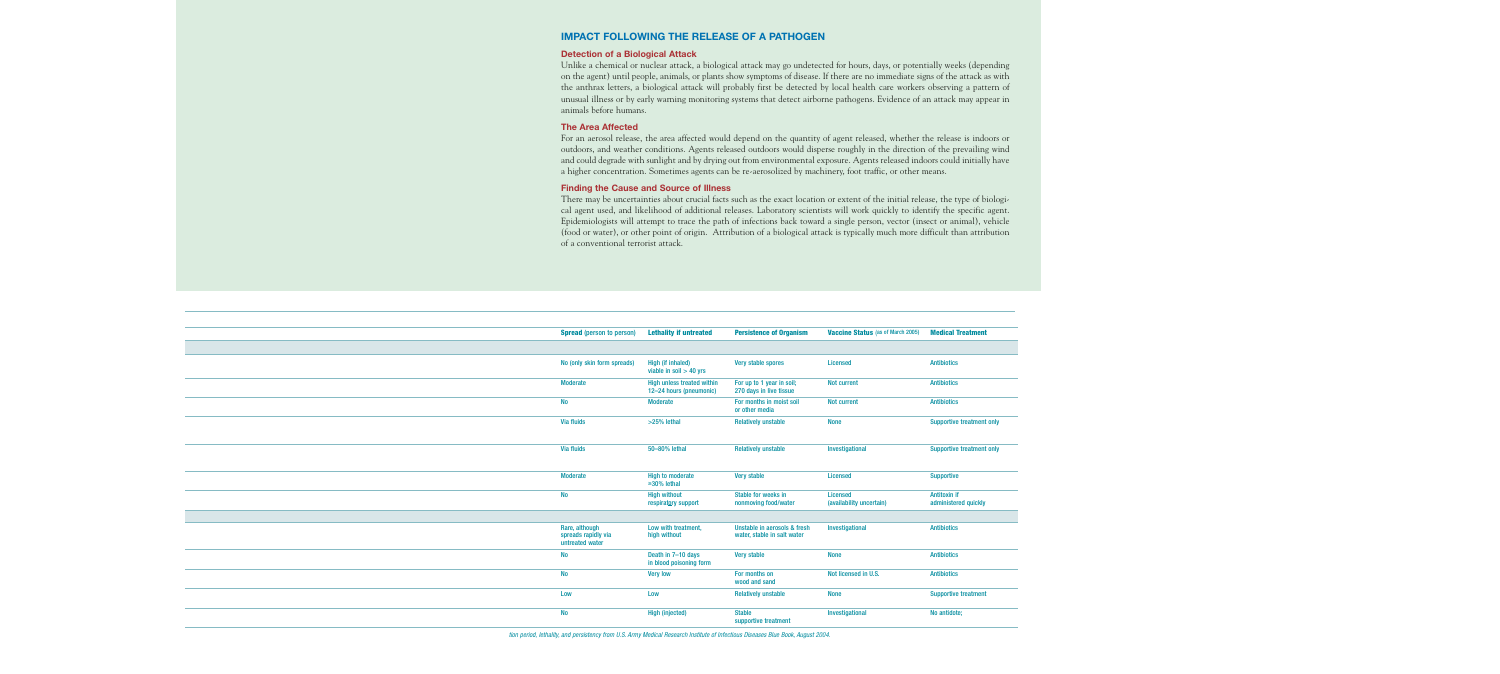### **WHAT IS THE DANGER?**

#### **Impact on Human Health**

Biothreat agents have the potiential to produce a life-threatening illness. Biotoxins are essentially poisons that can be fatal at high enough doses. Table 2 lists health impacts and medical treatments for the Category A and some Category B agents. Even a small amount of some biothreat agents released in air could result in significant loss of life, depending on a number of factors that include the:

- Infectivity of the agent (how many particles are needed to cause illness).
- Lethality of the agent.
- Length of time it takes to detect and treat those who are exposed or have become ill.

#### **Dose Response in Humans**

The exact infectious dose (the number or organisms needed to make one sick) of most biological agents is unknown; approximate doses are extrapolated from animal studies. Whether a person becomes ill after exposure to a biological agent depends on a number of factors including:

- Type and amount of agent taken into the body.
- Duration of exposure.
- Route of exposure (inhalation, ingestion, insect bite).
- "Host" factors (e.g., age, immune status, other illnesses of the person exposed).

#### **Differences in Intentional vs. Natural Outbreaks of Disease**

Naturally occurring outbreaks of category A agents have become rare because of improved living standards, hygiene, and health services in developed nations. For example, human bubonic plague,which was transmitted by rats and fleas to humans in past centuries resulting in large losses of life, has virtually been wiped out. However, agents used in an aerosol attack may act differently than naturally occurring outbreaks and could produce a form of the disease with a shorter time of onset of illness, making timely diagnosis, treatment, and containment more difficult.

#### **Spread of Diseases**

Some transmissible (contagious) diseases can spread through respiratory droplets from coughing and sneezing or when a person comes in contact with a surface harboring a virus or bacteria and then touches their mouth or nose. The viral hemorrhagic fevers and cholera are spread by direct contact with body fluids or feces. People infected with contagious diseases may widely disseminate the disease by travel.

#### **Psychological Impact**

Psychological responses following a bioterrorism event may include anger, fear, and social isolation. Following the 2001 anthrax attacks, thousands of people who thought they were infected sought treatment. Trying to distinguish those who haven't been infected could complicate medical centers' ability to treat those who have been exposed and infected, especially when diagnoses are unclear.

### **WHAT SHOULD PEOPLE DO TO PROTECT THEMSELVES?**

#### **Practical Steps**

#### **During a declared biological emergency:**

1. People in the group or area that authorities have linked to exposure who have symptoms that match those described should seek emergency medical attention.

#### **Infectious Is Different From Contagious**

The terms "infectious" and "contagious" are often confused. Infectious refers to the number of particles (spores or organisms) needed to infect an individual. The fewer number of particles needed, the more in-fectious the agent. Agents are contaaious if they spread from person to person. Some agents that are highly infectious. such as Tularemia and Q fever, are not contagious.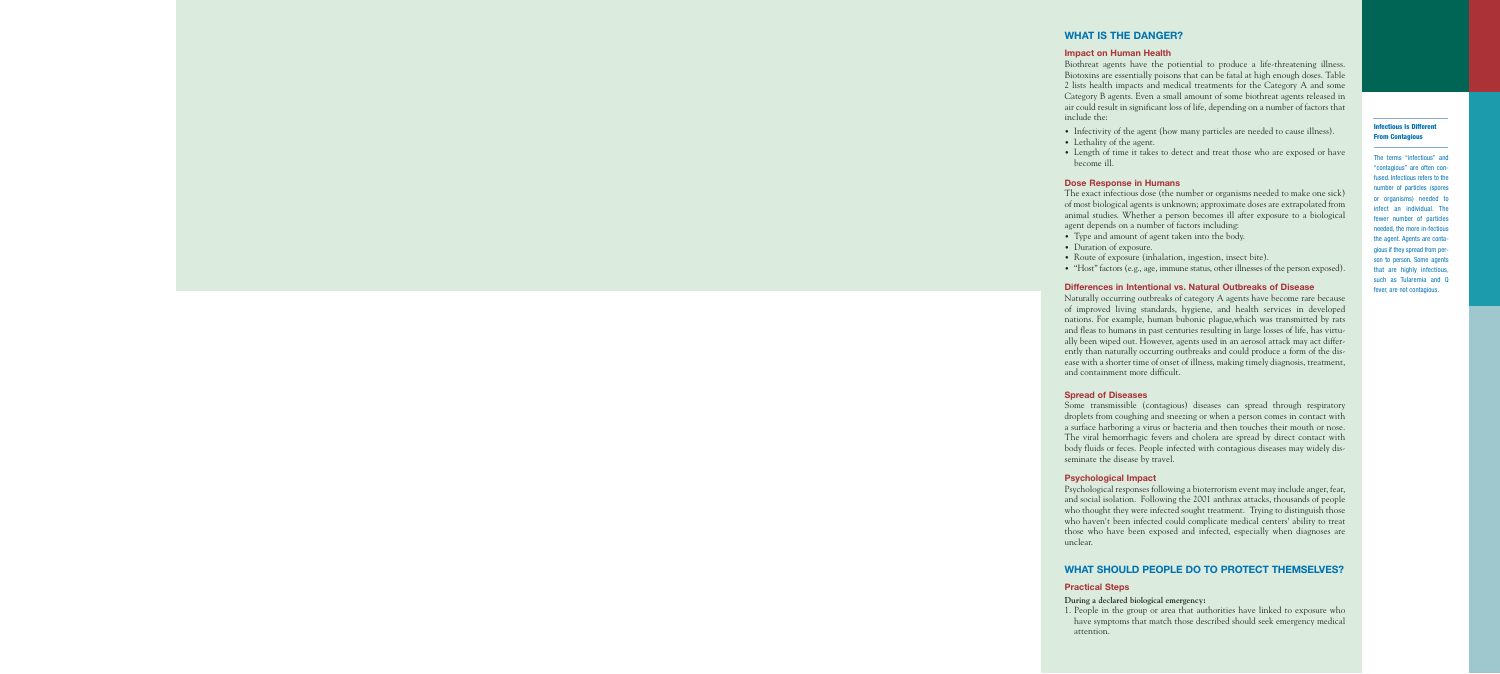2. Use common sense, practice good hygiene and cleanliness to avoid spreading germs.

**People who are potentially exposed should:** 

- 1. Follow instructions of health care providers and other public health officials.
- 2. Expect to receive medical evaluation and treatment. Be prepared for long lines. If the disease is contagious, persons exposed may be quarantined.

#### **If people become aware of a suspicious substance nearby, they should:**

- 1. Quickly get away.
- 2. Cover their mouths and noses with layers of fabric that can filter the air but still allow breathing.
- 3. Wash with soap and water.
- 4. Contact authorities.
- 5. Watch TV, listen to the radio, or check the Internet for official news and information including the signs and symptoms of the disease, if medications or vaccinations are being distributed, and where to seek medical attention if they become sick.
- 6. Seek emergency medical attention if they become sick.

#### **Medical Treatment**

Table 2 lists general medical treatments for several biothreat agents. In general, bacterial illnesses are treated with antibiotics, and viral illnesses are treated with supportive care, although there are a few specific medications to treat viral infections. Biotoxins are treated with antidotes or antitoxins, if available. Vaccines can prevent or mitigate the effects of a disease. The smallpox vaccine may provide protection even if given 1–4 days after exposure, and the anthrax vaccine can be given after inhalation exposure if accompanied by treatment with antibiotics for a number of weeks.

#### **Controlling the Spread of Contagious Diseases**

Methods to control contagious disease include isolation, quarantine, barrier methods (gloves, filter masks, eye protection), and hand washing. Rapid identification of potentially infected persons increases the effectiveness of these methods.

#### **WHAT ARE THE LONG-TERM CONSEQUENCES?**

#### **Monitoring and Clean-up**

After a biological agent has been identified, officials will take steps to characterize how long the agent will persist. Clean-up within buildings may entail the use of gas or liquid decontaminants to kill the agent. For example, chlorine dioxide gas was released through ventilation systems of buildings contaminated with anthrax. In some cases, multiple rounds of decontamination may be necessary. Decisions regarding how much clean-up is necessary will depend on:

- The amount of agent released.
- How far the agent has spread.
- How the space will be used following clean-up.

### **Long-term Health Consequences Following Exposure**

The long-term health consequences for those who survive exposure to biological attack agents are unknown. A long-term medical surveillance program would likely be established to monitor potential health effects of those exposed.

#### **Economic Impact of an Agricultural Attack**

Once detected, an act of agricultural bioterrorism may quickly halt the movement and export of livestock or the affected crop, resulting in potentially severe economic consequences for producers, shippers, and consumers. It may also disrupt normal travel and commerce.